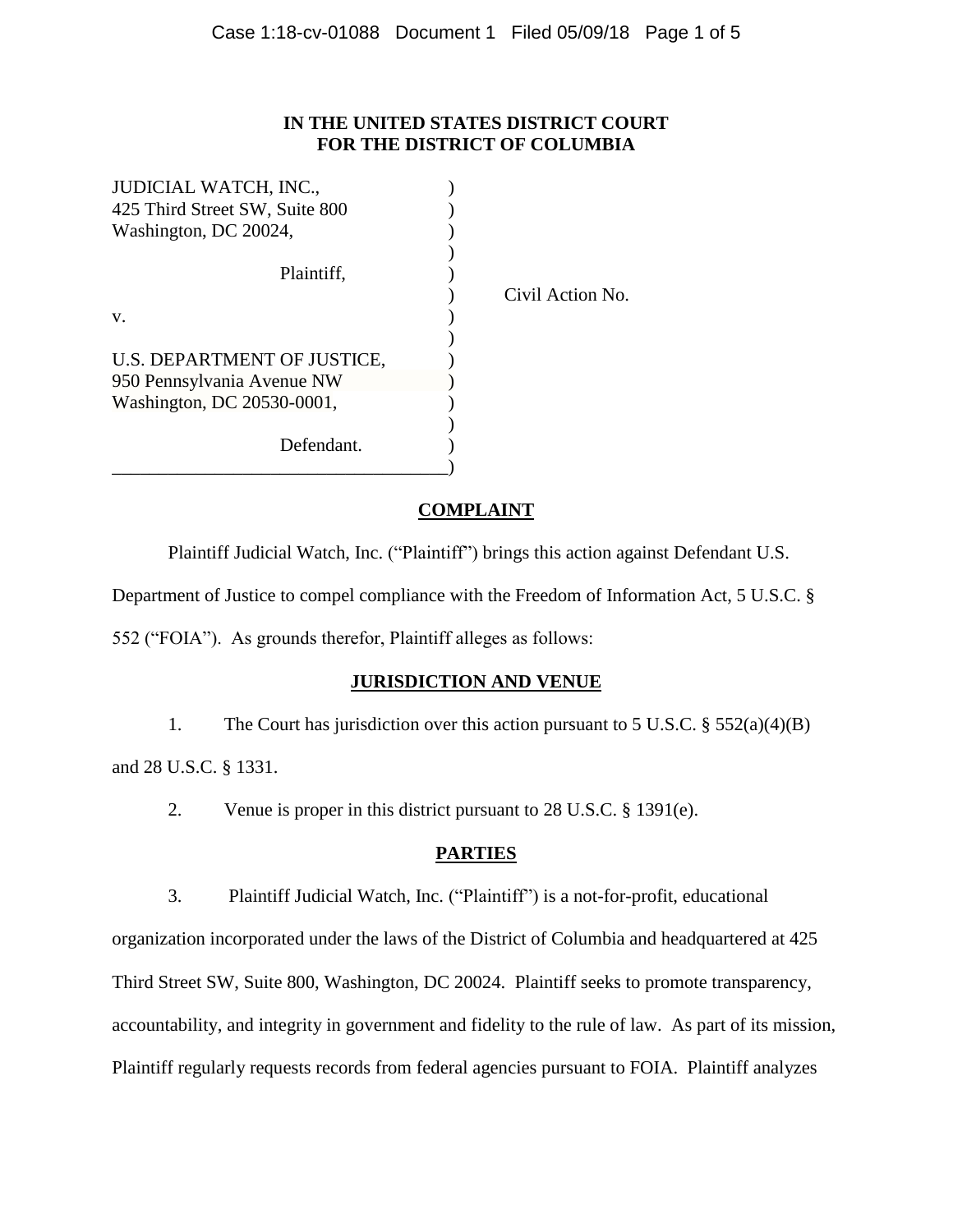the responses it receives and disseminates its findings and any responsive records to the

American public to inform them about "what their government is up to."

4. Defendant U.S. Department of Justice ("DOJ") is an agency of the United States

Government and is headquartered at 950 Pennsylvania Avenue NW, Washington, DC 20530-

0001. On information and belief, DOJ has possession, custody, and control of records to which

Plaintiff seeks access.

# **STATEMENT OF FACTS**

5. On February 9, 2018, Plaintiff submitted a FOIA request to DOJ seeking the following records:

> 1. Any and all records of communications and correspondence between DOJ officials and Members of the U.S. Senate Committee on the Judiciary ("USSCJ") and/or their staff members regarding USSCJ's attempts to acquire the applications and renewals for FISA warrants against Carter Page and any other members of President Trump's presidential campaign, as well as any records relating to or forming the basis of those FISA warrant applications/renewals.

2. Any and all records of communications and correspondence between DOJ officials and Members of the House Permanent Select Committee on Intelligence ("HPSCI") and/or their staff members, regarding HPSCI's attempts to acquire the applications and renewals for FISA warrants against Carter Page and any other members of President Trump's presidential campaign, as well as any records relating to or forming the basis of those FISA warrant applications and renewals.

The timeframe for the requested records was identified as "June 1, 2016 to the present."

6. On the same day, Plaintiff submitted a FOIA request to the Federal Bureau of

Investigation ("FBI"), a component of DOJ, seeking the following records:

1. Any and all records of communications and correspondence between FBI officials and Members of the U.S. Senate Committee on the Judiciary ("USSCJ") and/or their staff members regarding USSCJ's attempts to acquire the applications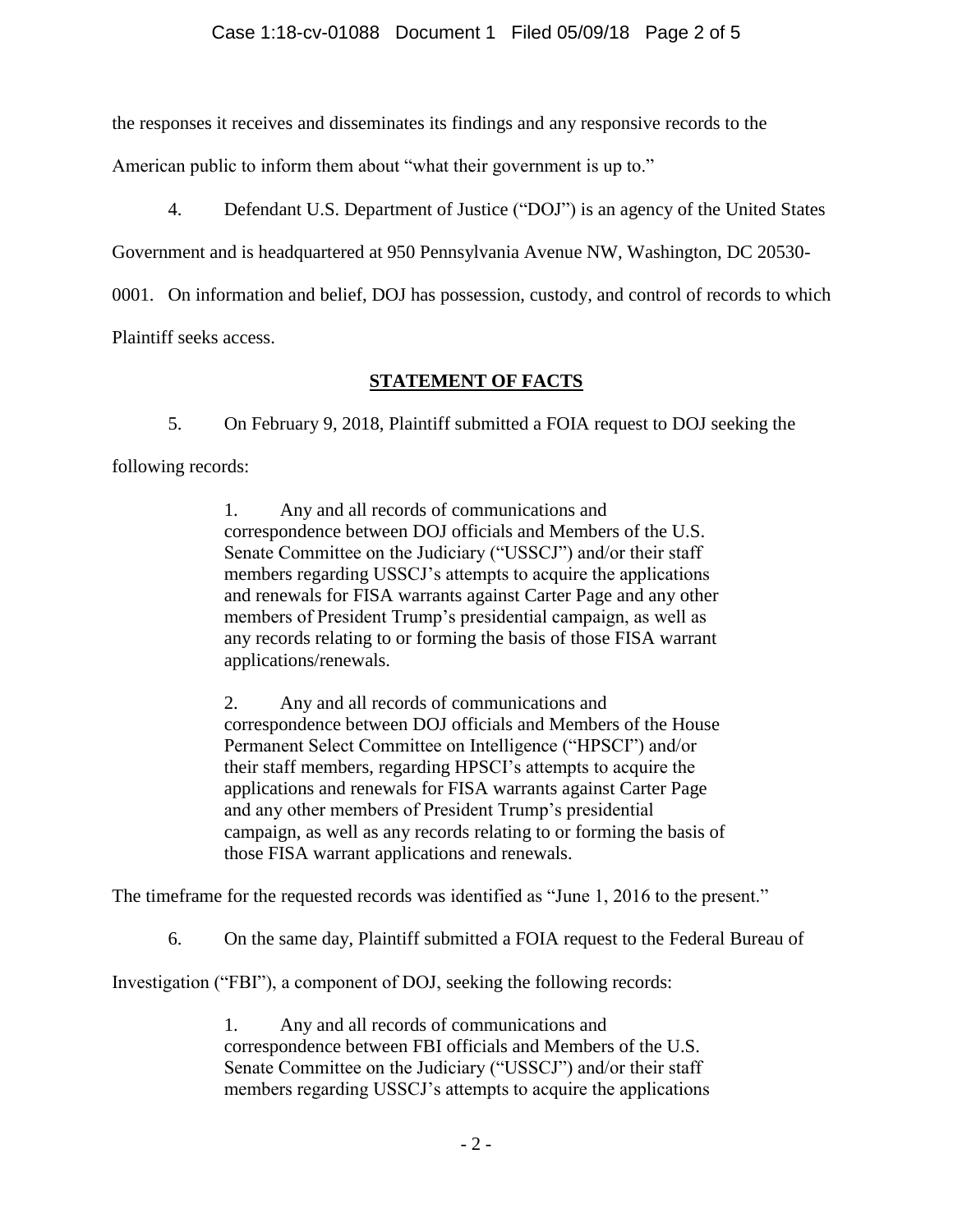and renewals for FISA warrants against Carter Page and any other members of President Trump's presidential campaign, as well as any records relating to or forming the basis of those FISA warrant applications/renewals.

2. Any and all records of communications and correspondence between FBI officials and Members of the House Permanent Select Committee on Intelligence ("HPSCI") and/or their staff members, regarding HPSCI's attempts to acquire the applications and renewals for FISA warrants against Carter Page and any other members of President Trump's presidential campaign, as well as any records relating to or forming the basis of those FISA warrant applications and renewals.

The time frame for the requested records also was identified as "June 1, 2016 to the present."

7. The FBI acknowledged receipt of Plaintiff's request in two separate letters dated February 22, 2018. The FBI's first letter addressed the first part of Plaintiff's request only – the request for records of communications and correspondence with USSCJ – and advised Plaintiff that the first part of the request had been assigned FOIPA Request No. 1396615-000. The FBI's second letter addressed the second part of Plaintiff's request only – the request for records of communications and correspondence with HPSCI – and advised Plaintiff that the second part of its request had been assigned FOIPA Request No. 1396646-000.

8. DOJ's Office of Legislative Affairs acknowledged receipt of Plaintiff's request by a letter dated March 23, 2018 and advised Plaintiff that the request had been assigned Tracking No. DOJ-2018-002923 (OLA). DOJ's acknowledgement letter also invoked FOIA's 10-day extension of time provision.

9. As of the date of this Complaint, DOJ and the FBI have failed to: (i) produce the requested records or demonstrate that the requested records are lawfully exempt from production; (ii) notify Plaintiff of the scope of any responsive records they intend to produce or

- 3 -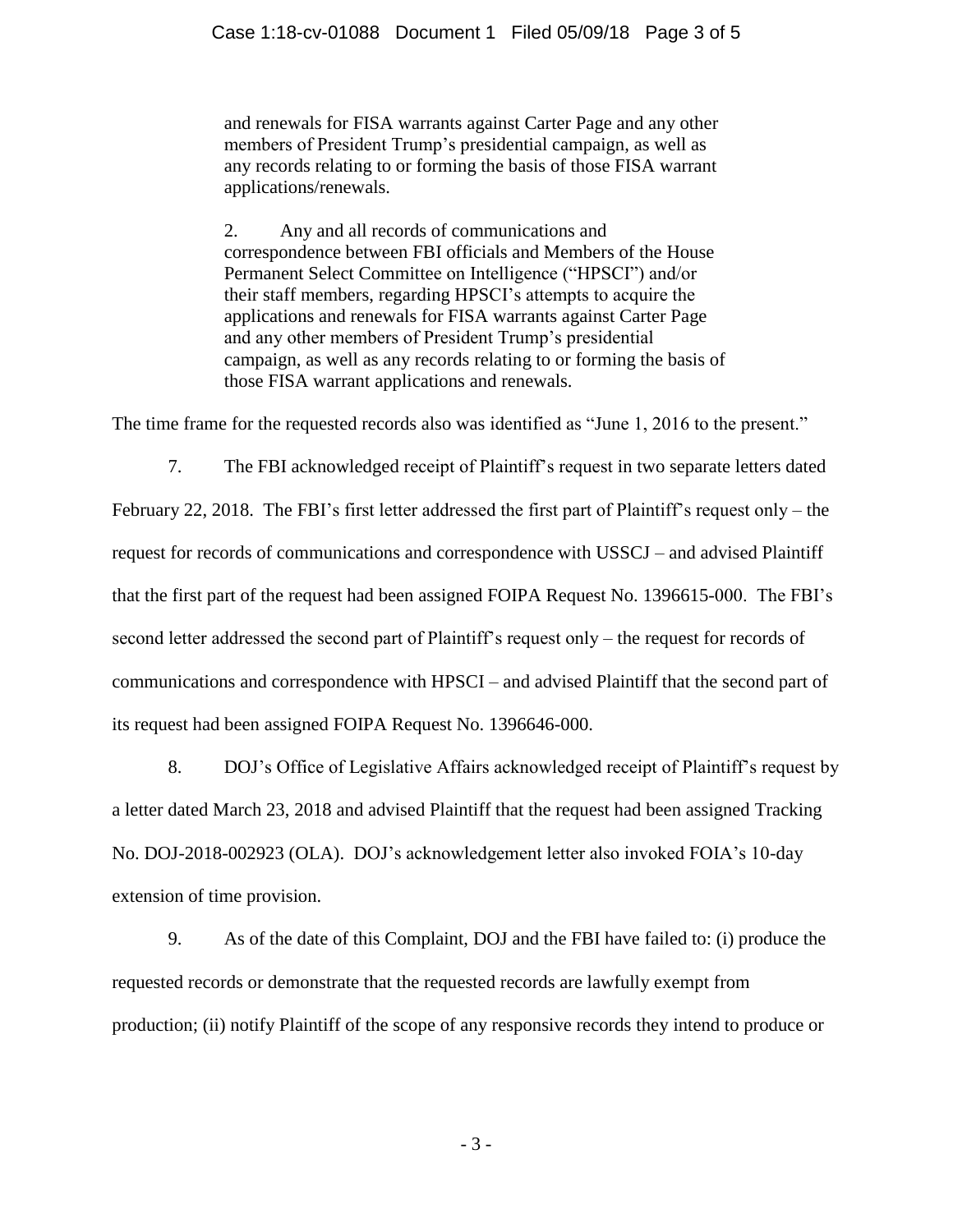withhold and the reasons for any withholdings; or (iii) inform Plaintiff that it may appeal any adequately specific, adverse determination.

#### **COUNT I (Violation of FOIA, 5 U.S.C. § 552)**

10. Plaintiff realleges paragraphs 1 through 9 as if fully stated herein.

11. Defendant is violating FOIA by failing and/or refusing to search for, identify, and produce any and all non-exempt records responsive to Plaintiff's requests.

12. Plaintiff is being irreparably harmed by Defendant's violations of FOIA, and Plaintiff will continue to be irreparably harmed unless Defendant is compelled to comply with FOIA.

13. Because DOJ invoked FOIA's 10-day extension of time provision, Defendant was required to determine whether to comply with Plaintiff's requests within thirty (30) working days of receiving the requests. Accordingly, Defendant's determinations were due by May 4, 2018 at the latest. By this date Defendant was required to: (i) gather and review the requested documents; (ii) make and communicate to Plaintiff a determination about the scope of any responsive records Defendant intended to produce or withhold and the reasons for any withholdings; and (iii) inform Plaintiff that it may appeal any adverse determination. *See, e.g.*, *Citizens for Responsibility and Ethics in Wash. v. Federal Election Comm'n*, 711 F.3d 180, 188- 89 (D.C. Cir. 2013).

14. Because Defendants failed to determine whether to comply with Plaintiff's requests within the time required by FOIA, Plaintiff is deemed to have exhausted its administrative appeal remedies. 5 U.S.C.  $\S$  552(a)(6)(C)(i).

15. Plaintiff has no adequate remedy at law.

- 4 -